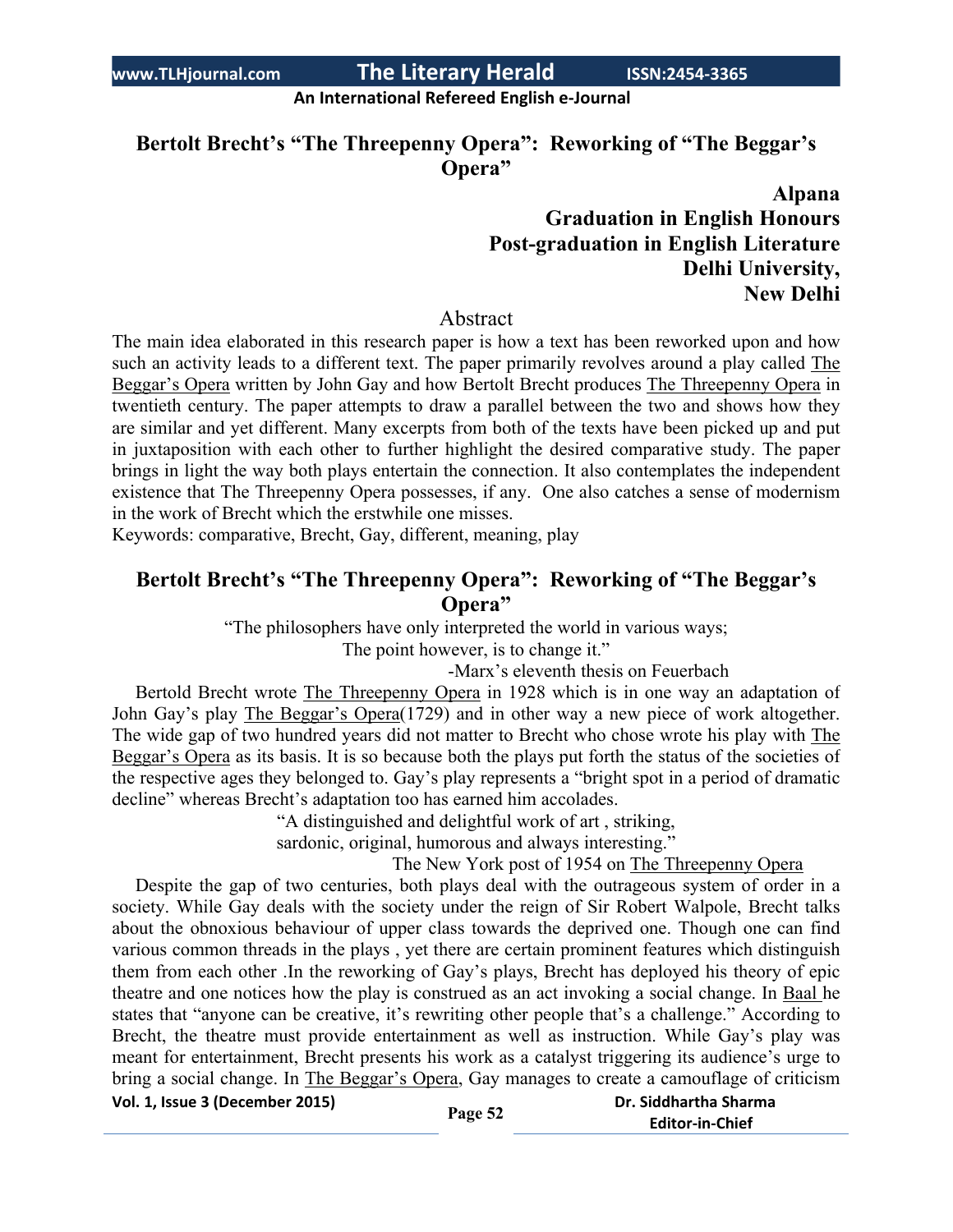## **An International Refereed English e-Journal**

while himself remains bereft of any attack but Brecht, in overt sense, targets the capitalist society and the people responsible for its sustenance. This essay will further elaborate why and how Brecht decided to rework on Gay's play and how it managed to keep theatres houseful even in the twentieth century. Brecht's theory of epic theatre has also been explained in brief so as to show how The Threepenny Opera is different from The Beggar's Opera.

> "You ramshackle Christian, awake! Get on with your sinful employment Show what a good crook you could make. The Lord will cut short your enjoyment. Betray your own brother, you rogue And sell your old woman, you rat. You think the Lord God's just a joke? He'll give you His Judgement on that."

 Brecht opens the Act I Scene I with the above quoted Peachum's "Morning Hymn". One can sense how ironically it has been called a hymn because the content reveals an attack on the kind of activities people are involved in . When Peachum says "ramshackle Christian", the religious inclination is quite evident .It is noticed throughout the play how Bible holds different meanings for different people. Later in the play, when Mac makes Brown guilty for not rescuing him and gives him a 'deep withering stare'. Mac states that he learnt it from Bible. In another play by Brecht called Mother Courage and Her Children, when witnessing war in her town, Mother Courage blatantly puts the reason that people are "waging war in the name of almighty God but in reality waging for what they can get". Brecht denies the existence of God, and see how "heaven" is a consoling mirror image of a better world from which the poor are excluded. In "The Ballad of Mac the Knife", Brecht's display of the beast(shark) in man (Mac) is quite provocative. Also, his anti-religious attitude forms a secular basis of the religious world. Brecht shows how religion is being used by people to hypnotize others for fulfilling their purposes. Brecht is in a way showing mirror to the society. Clearly, the play deals with the critique of the increasing barbarity of a totalitarian Nazi regime along with exposing the ills of capitalist society.

"Yes you have to keep on offering something new."

 In these lines Jonathan Jeremiah Peachum shows a reflection of the way society functions. It sounds very ironical when he says that his work requires lot of hard work because it is "arousing human sympathy". It throws light on how the time is crucial when it comes to denoting value to an entity or practice. He puts emphasis on how a powerful act loses its worth when repeated very often. From here one recalls one of the statements Brecht made in an interview where he remarked that when one comes up with something new on stage he is called radically transformed.

> "Often as you may see the river sluggishly flowing Each time the water is different What's gone can't go past again. Not one drop Ever flows back to its starting point."

 The above stanza briefly describes Brecht's inclination towards presenting something new on stage. It also shows how a transformation comes into play whereas the idea of going back to the "starting point" is not feasible. This brings one to the whole theory of epic theatre by Brecht.

| Vol. 1, Issue 3 (December 2015) | Page 53 | Dr. Siddhartha Sharma  |
|---------------------------------|---------|------------------------|
|                                 |         | <b>Editor-in-Chief</b> |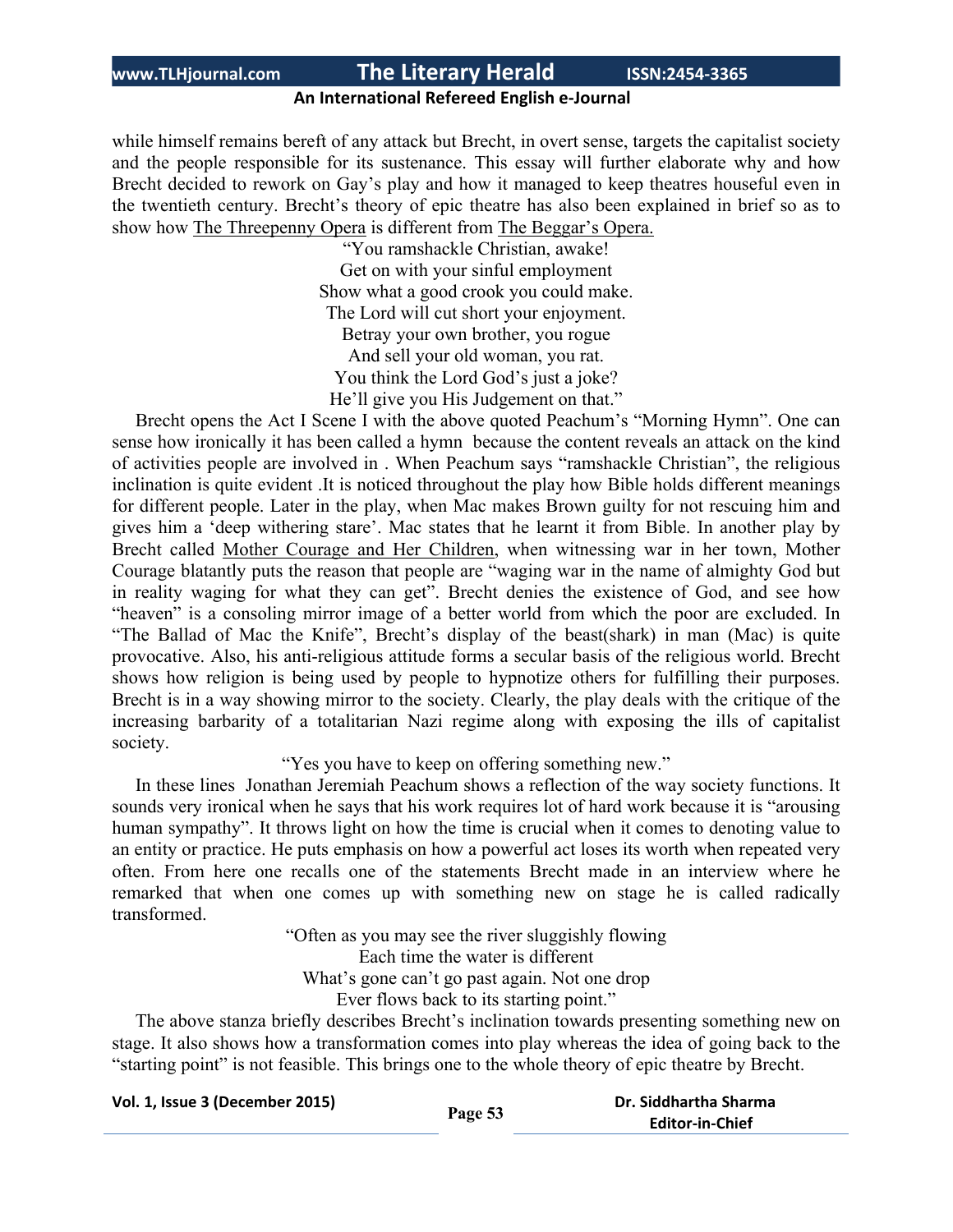### **An International Refereed English e-Journal**

 On further elaborating the character of Peachum, one realises that the play The Threepenny Opera keeps on insisting upon how society emphasises upon moral principles and code, not by living within it but living off it. In The Beggar's Opera, Peachum's business is just about making profit. It does not really partake of other people's humanity. But in The Threepenny Opera , it is not just about business. It shows how in the garb of misery or illness, people are looted. There is deception practised at the moral level of the people. This difference between the kind of business shown in both the plays is further accentuated with the help of songs .this brings one to the whole notion of opera as Brecht understands. Considering the title of the play, The Threepenny Opera(1928) it is noticed that the word "opera" implies a parody of the conventional opera .It is because the music is so disunited in Brecht's play. In "The Rise and Fall of the City of Mahagonny", Brecht's contempt for conventional opera is clearly seen. He says, "Our existent opera is a culinary opera." He felt that the idea of opera was to draw its audience into its emotion in an uncritical fashion. No higher judgement is involved. This is as valid a criticism of conservative opera today as it was of opera on the Germany of 1920s.There is no active critical response in the audience. In his plays, Brecht represents a changing face of opera where one witnesses a great struggle for supremacy between words , music and production. Coming to the use of music in Brecht's plays, one witnesses an entirely new music. The Festival of German Chamber Music of 1921 too influenced the contemporary music scene in Germany. Besides being mere songs, they also pointed to a social evil. In Brecht's plays one notices untrained voices in a vernacular, popular style with "rough" tunes. In "The Rise and Fall of the City of Mahagonny" , one can see how the affect of music is slightly out of tune ,"I am not sure if that's the right note" feel. While reworking on The Beggar's Opera, re-arrangement/re-orchestration of the original tunes was done. But in fact the music in The Threepenny Opera is entirely new. Brecht comes with songs which reflect the social contradictions .The songs of The Beggar's Opera heighten and illustrate the text, and paint the psychological situation whereas Brecht's songs set forth the text, they communicate and give the attitude. The way Brecht's songs have been represented is quite unique. He says, "Nothing is more revolting than when an actor pretends not to notice that he has left the level of plain speech and started to sing ".In The Beggar's Opera Gay has thrown light in how despite the rigid social stratification , human nature remains universal. His focus is mainly in exposing the hypocrisy of the upper class and frailty of law that always favours the privileged ones. In a society enmeshed in hypocrisy, deception and betrayal, Gay enlightens its audience about the kind of friendship people maintain in a society like this. Be it Peachum-Lockit or Polly-Lucy, their bond on the surface level appears true but beneath it lies a trap of lies and an urge to beat each other. For them friendship is a selfconsciously insincere tool. In other words it can be remarked that Gay represented the then society in its true colours. In case of Brecht too one comes across a concept of friendship here people can do anything to sustain themselves, no matter how stained one's relationship becomes. Gay and Brecht have dealt with the idea of friendship in quite a same way but their way of representation is very different. Gay's style is rather an oblique one while Brecht in The Threepenny Opera puts it as clearly as this-"it's all a matter of give and take. "It's quite an odd way of defining the friendship of Mac and Tiger Brown .The bond of friendship can therefore be summarised in this song by Macheath from The Beggar's Opera:-

"The modes of the Court is common are grown,

That a true Friend can hardly be met;

| Vol. 1, Issue 3 (December 2015) | Page 54 | Dr. Siddhartha Sharma  |
|---------------------------------|---------|------------------------|
|                                 |         | <b>Editor-in-Chief</b> |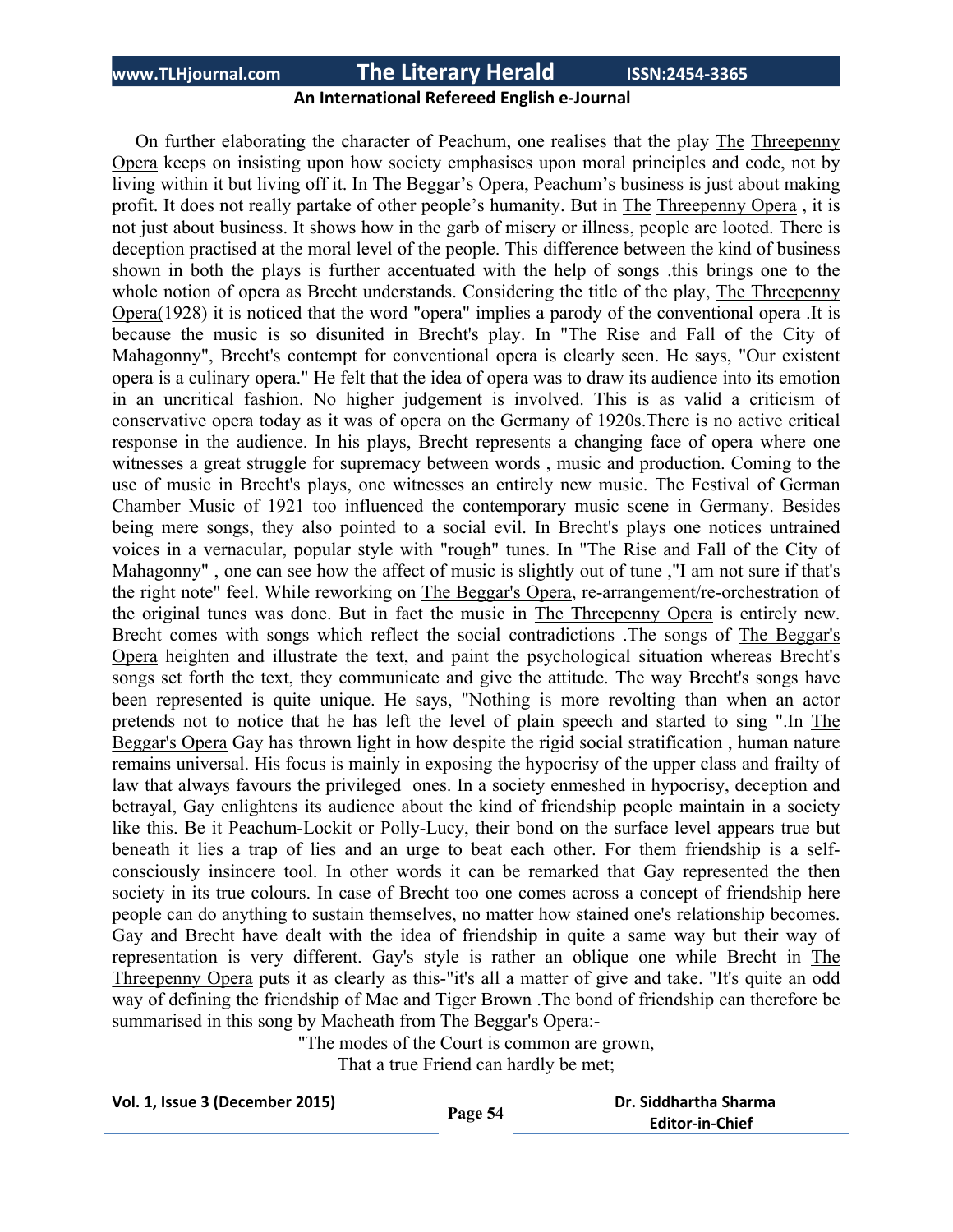### **An International Refereed English e-Journal**

Friendship for Interest is but a loan, Which they let out for what they can get, 'Tis true, you find Some friends so kind, Who will give you good counsel themselves to defend In sorrowful ditty They promise, they pity, But shift you for money, from Friend to Friend."

 Coming to the institution of marriage, both The Beggar's Opera and The Threepenny Opera portray it as solely imbued in monetary gains and concern about social rank and status .In The Beggar's Opera when Mrs. Peachum mentions that Polly and Macheath are fond of each other, Peachum says "Gamesters and highwaymen are generally very good to their whores, but they are very devils to their wives". Clearly, he opposes this marriage. For him Polly is a "profitable wench" and therefore, warns her not to marry Macheath lest he faces any loss. Similarly, in The Threepenny Opera, Brecht too throws light on marriage being a mere means of transaction of money from one family to another and love or similar feeling has no place in it. However, in The Beggar's Opera, their marriage is just informed but in Brecht's play, the entire event has been described. This description gives a deep insight into the kind of society Mac the Knife inhabited. The marriage is arranged in a bare stable. From furniture to the crockery they have their meals in ,the whole lot is stolen. Mac the Knife seems to be so absorbed in self-aggrandisement that he keeps on telling others how important this day is. On the other hand, Polly is confused and unable to figure out what exactly happens around her. Everyone feels elated and the scene ends with Mac and Polly singing these lines:-

> 'And though we've no paper to say we're wed And no altar covered with flowers And nobody knows for whom your dress was made And even the ring is not ours-The platter of which you've been eating your bread Give it one brief look; fling it far. For love will endure or not endure Regardless of where we are."

 Though both Mac and Polly sing but they have different meanings. These lines show traits of courtly love and also an underlying sense of deception of Mac's part. "We've no paper to say we're wed" implies that their marriage has not been registered and thus Mac the Knife easily shuns his marriage later in the play.Gay's Peachum sings how marrying a man like Macheath can bring loss whereas Brecht's Peachum is inclined towards describing the "insecurity of the human condition" which is as follows;-

> "Let's practise goodness :who would disagree? Let's give our wealth away : is that not right? Once all are good His kingdom is at hand Where blissfully we'll bask in His pure light. Let's practise goodness :who would disagree? But sadly on this planet while we're waiting The means are meagre and the morals low. To get one's record straight would be elating

**Vol. 1, Issue <sup>3</sup> (December 2015) Page <sup>55</sup> Dr. Siddhartha Sharma Editor-in-Chief**